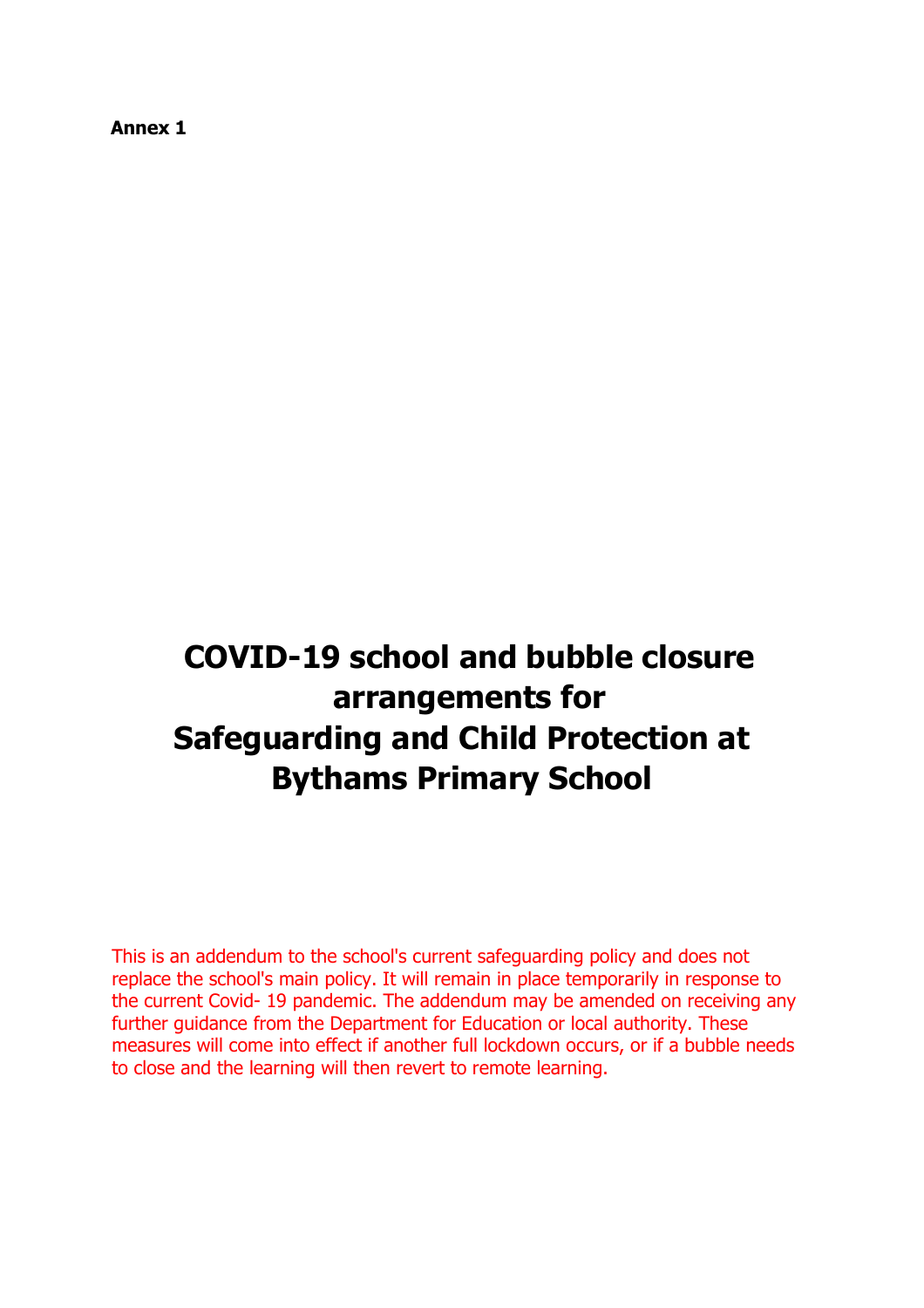#### **School Name: Bythams Primary School Policy owner:** Laura Martin (Designated Safeguarding Lead) **Date:** 7.12.21 **Date shared with staff:** 5.1.22 **Context**

This addendum of the Bythams Primary School Safeguarding and Child Protection policy contains details of our individual safeguarding arrangements in the following areas: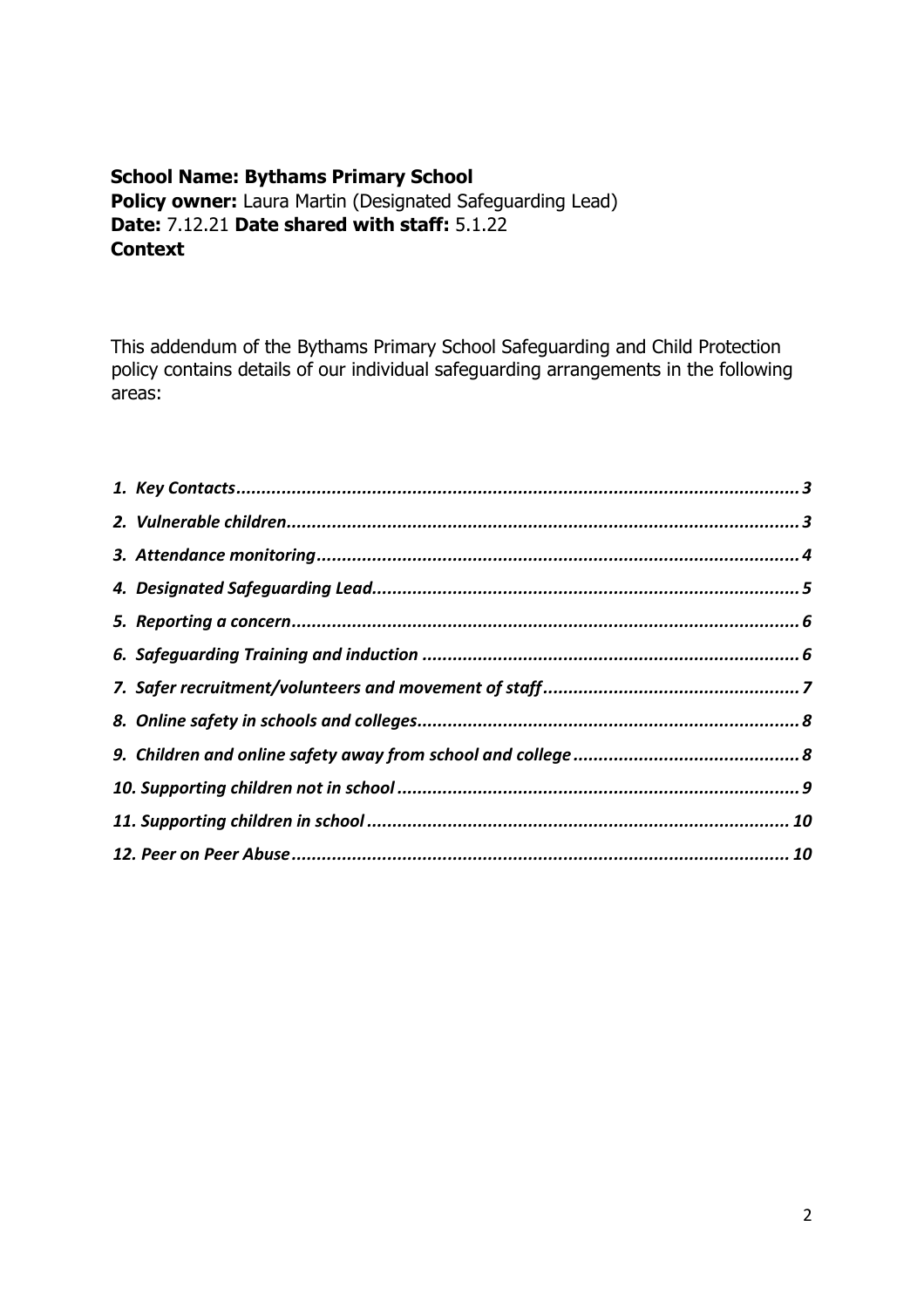### <span id="page-2-0"></span>**1.Key contacts**

The following information will be displayed and updated in the school on a daily basis.

| Role                                          | <b>Name</b>                                        | <b>Contact</b><br>number | <b>Email</b>                                                            |
|-----------------------------------------------|----------------------------------------------------|--------------------------|-------------------------------------------------------------------------|
| Designated<br>Safeguarding<br>Lead            | Laura Martin                                       | redacted                 | Head@bythams.lincs.sch.uk                                               |
| Deputy<br>Designated<br>Safeguarding<br>Leads | Debbie<br>Shepherd                                 | redacted                 | Badgers@bythams.lincs.sch.uk                                            |
| <b>Headteacher</b>                            | Laura Martin                                       | redacted                 | Head@bythams.lincs.sch.uk                                               |
| Chair of<br>Governors                         | <b>Jeremy</b><br>Millar                            | redacted                 | Jeremy.millar@bythams.lincs.sch.uk                                      |
| Safeguarding<br>Governors                     | Fiona Allett<br>Deputy $-$<br><b>Claire Clarke</b> | redacted                 | Fiona.allett@bythams.lincs.sch.uk<br>Claire.Clarke@bythams.lincs.sch.uk |

#### <span id="page-2-1"></span>**2.Vulnerable children**

Vulnerable children include those who have a social worker and those children and young people up to the age of 25 with education, health and care (EHC) plans.

Those who have a social worker include children who have a Child Protection Plan and those who are looked after by the Local Authority. A child may also be deemed to be vulnerable if they have been assessed as being in need or otherwise meet the definition in section 17 of the Children Act 1989.

Those with an EHC plan will be risk-assessed in consultation with the Local Authority and parents, to decide whether they need to continue to be offered a school or college place in order to meet their needs, or whether they can safely have their needs met at home. This could include, if necessary, carers, therapists or clinicians visiting the home to provide any essential services. Many children and young people with EHC plans can safely remain at home.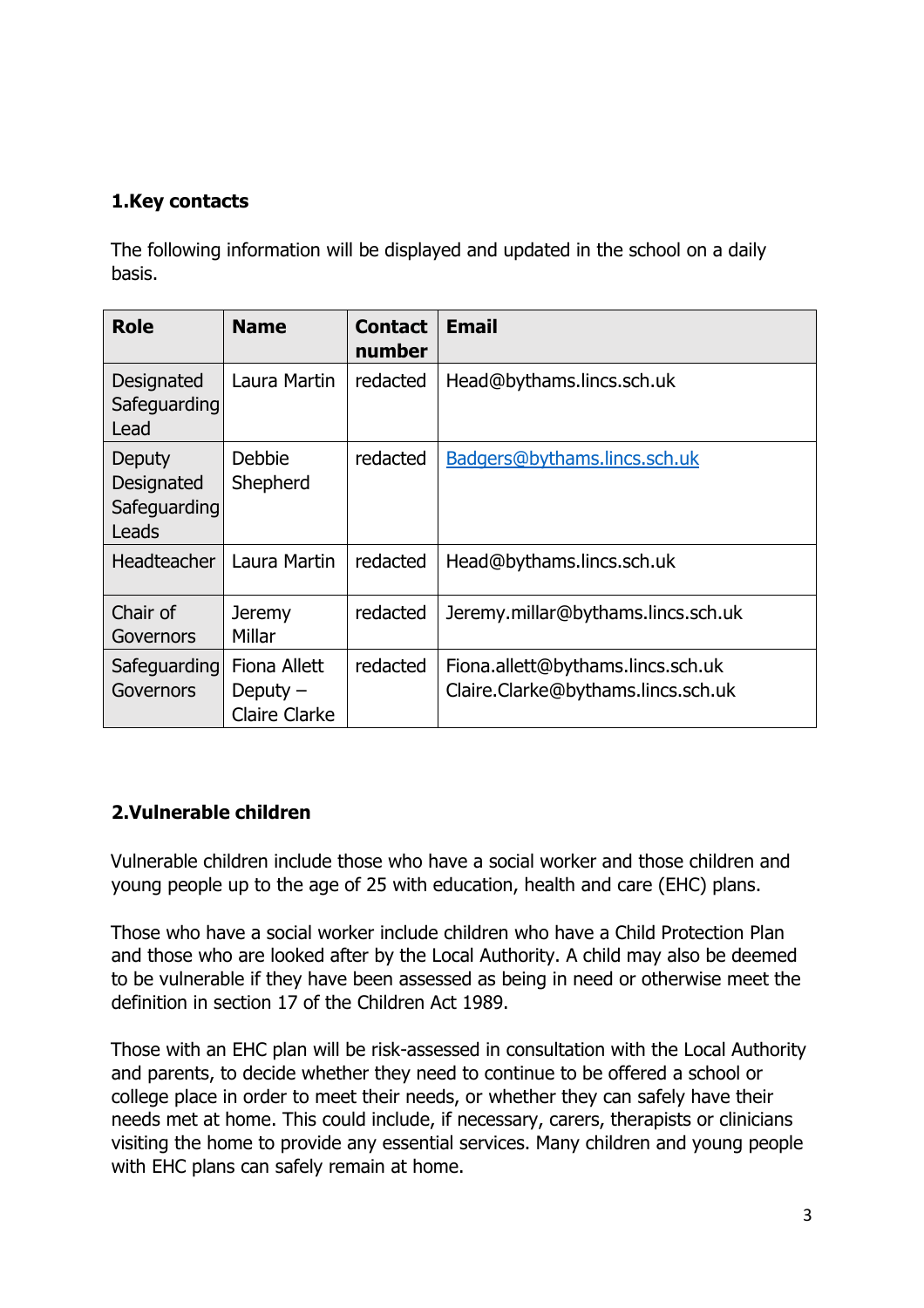Eligibility for free school meals in itself should not be the determining factor in assessing vulnerability.

Senior leaders, especially the Designated Safeguarding Lead (and deputy) know who our most vulnerable children are. They have the flexibility to offer a place to those on the edge of receiving children's social care support.

The school will continue to work with and support children's social workers to help protect vulnerable children. This includes working with and supporting children's social workers and the local authority virtual school head (VSH) for looked-after and previously looked-after children. The lead person for this will be: Laura Martin.

There is an expectation that vulnerable children who have a social worker will attend an education setting, so long as they do not have underlying health conditions that put them at increased risk. In circumstances where a parent does not want to bring their child to an education setting, and their child is considered vulnerable, the social worker and the school will explore the reasons for this directly with the parent.

Where parents are concerned about the risk of the child contracting COVID19, the school or the social worker will talk through these anxieties with the parent/carer following the advice set out by Public Health England.

The school will encourage our vulnerable children and young people to attend a school, including remotely if needed.

If a child is temporarily attending another school during this period, the school will ensure that any communication received by other agencies and services that impact on the safety and wellbeing of the child will be shared with the school that the child is temporarily attending. This includes notifications from the Police as part of the Operation Encompass initiative in response to domestic violence.

#### <span id="page-3-0"></span>**3.Attendance monitoring**

Local authorities and education settings do not need to complete their usual daytoday attendance processes to follow up on non-attendance.

If the school has any children in attendance (e.g. because they are vulnerable or their parent(s) / carers are critical workers) we will submit the daily attendance sheet to the DfE by 12 noon -

[https://www.gov.uk/government/publications/coronavirus-covid-19](https://www.gov.uk/government/publications/coronavirus-covid-19-attendance-recording-for-educational-settings) [attendancerecording-for-educational-settings](https://www.gov.uk/government/publications/coronavirus-covid-19-attendance-recording-for-educational-settings)

If the school has closed, we will complete the return once as requested by the DfE.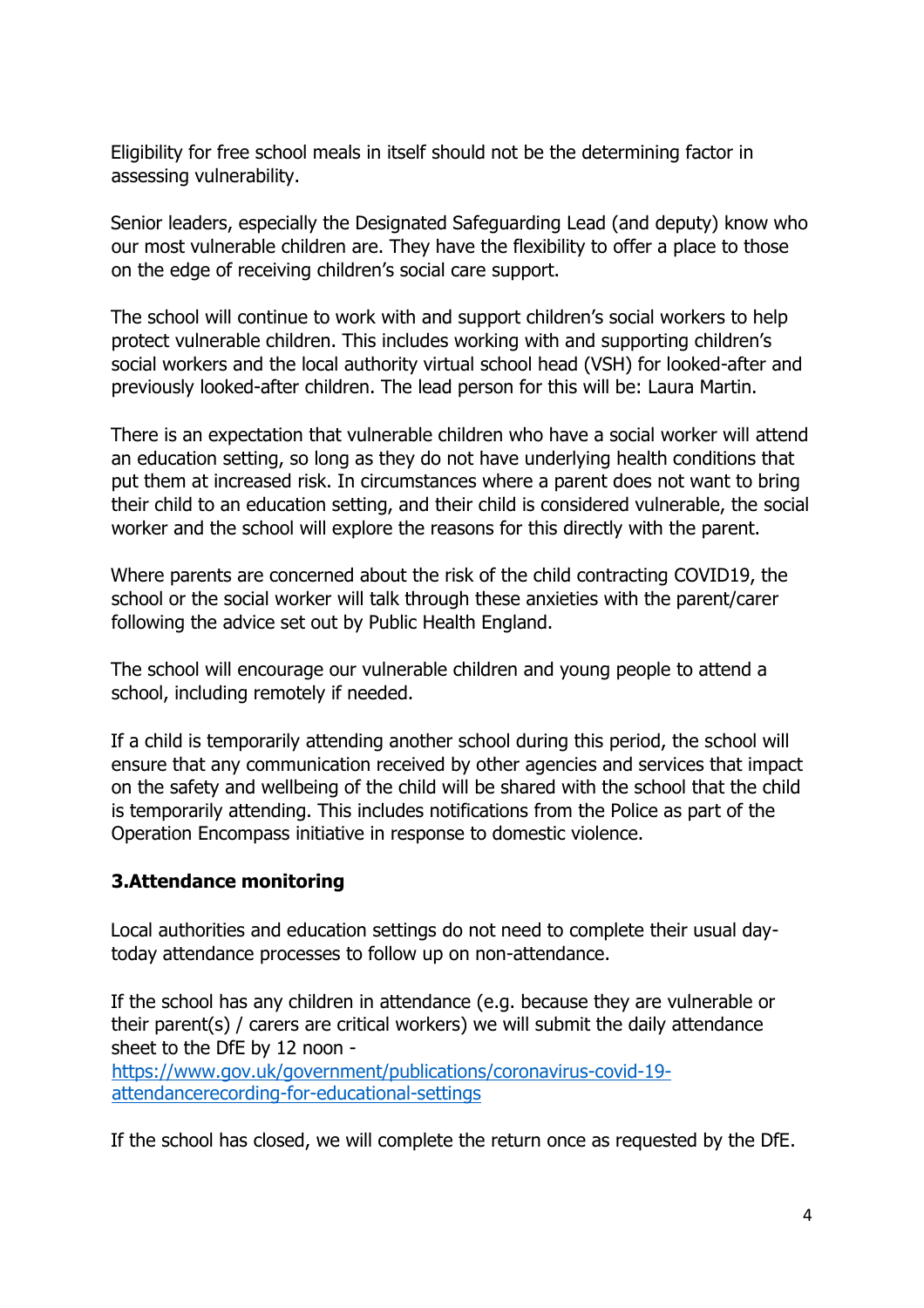The school and social workers will agree with parents/carers whether children in need should be attending school – the school will then follow up on any pupil that they were expecting to attend, who does not. The school will also follow up with any parent or carer who has arranged care for their child(ren) and subsequently do not attend.

HOW WILL THIS LOOK IN YOUR SCHOOL?

To support the above, the school will, when communicating with parents/carers, confirm emergency contact numbers are correct and ask for any additional emergency contact numbers where they are available.

In all circumstances where a vulnerable child does not take up their place at school, or discontinues, the school will follow the procedures set out by the Government and/or Local Authority.

### <span id="page-4-0"></span>**4. Designated Safeguarding Lead**

#### **The school will ensure information is displayed and updated daily depending on whom is available for work.**

The information will include the name of the Designated Safeguarding Lead (DSL) and a Deputy DSL. It will also include the Senior Leader responsible for coordinating the safeguarding arrangements in the school.

The optimal scenario is to have a trained DSL (or deputy) available on site. Where this is not the case a trained DSL (or deputy) will be available to be contacted via phone or online video - for example when working from home.

\*Where a trained DSL (or deputy) is not on site, in addition to the above, a senior leader will assume responsibility for co-ordinating safeguarding on site.

This might include updating and managing access to child protection online management system, CPOMS and liaising with the offsite DSL (or deputy) and as required liaising with children's social workers where they require access to children in need and/or to carry out statutory assessments at the school or college.

It is important that all school staff and volunteers have access to a trained DSL (or deputy). On each day, the staff on site will be made aware of who that person is and how to contact them.

The DSL will continue to engage with social workers, and attend all multi-agency meetings, which can be done remotely.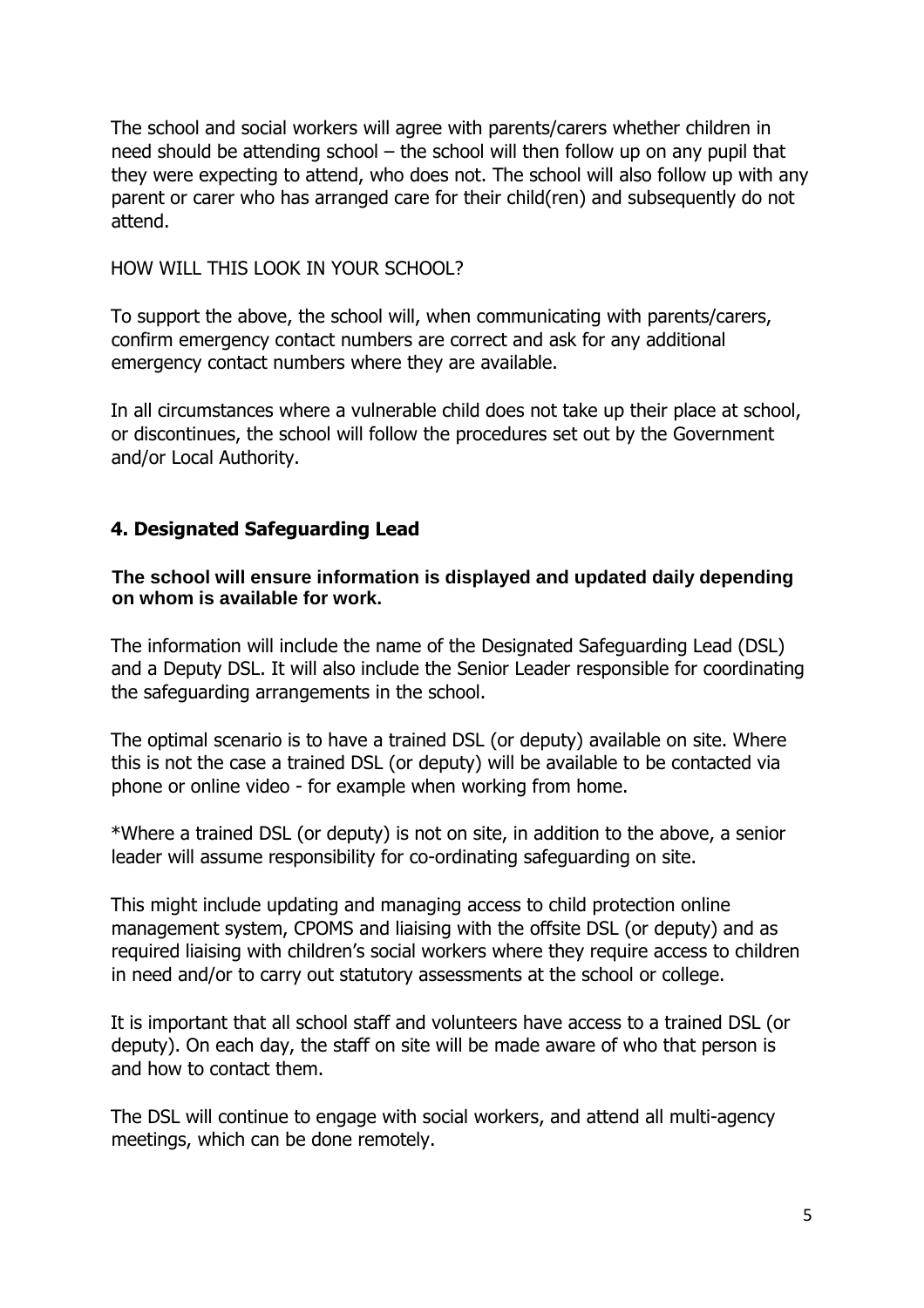#### <span id="page-5-0"></span>**5. Reporting a concern**

Where staff have a concern about a child, they should continue to follow the process outlined in the school Safeguarding Policy, this includes making a report via CPOMS, which can be done remotely.

If a member of staff cannot access their CPOMS from home, they should email the Designated Safeguarding Lead and Senior Leader. This will ensure that the concern is received.

Staff are reminded of the need to report any concern immediately and without delay.

Where staff are concerned about an adult working with children in the school, they should report the concern to the Headteacher/Senior Leader immediately. If there is a requirement to make a notification to the Headteacher/Senior leader whilst away from school, this should be done verbally and followed up with an email.

Concerns about the Headteacher/Senior Leader should be directed to the Chair of Governors of the school that employs them: Jeremy Millar

#### <span id="page-5-1"></span>**6. Safeguarding Training and induction**

Face to face DSL training is not taking place whilst there remains a threat of the COVID 19 virus.

For the period COVID-19 measures are in place, a DSL (or deputy) who has been trained and is following the 6 Year Safeguarding training pathway, should continue to be classed as a trained DSL (or deputy) even if they miss their face to face training, but have completed the eLearning identified on the pathway. Online safeguarding training should be completed as soon as possible by logging into the LSCP account

Members of staff already booked on or intending to book on the face to face 2 day safeguarding training will access the online 'Awareness of Child Abuse and Neglect Core. Others members of staff in need of safeguarding training should follow the 6 year pathway but do not need to attend the face to face training.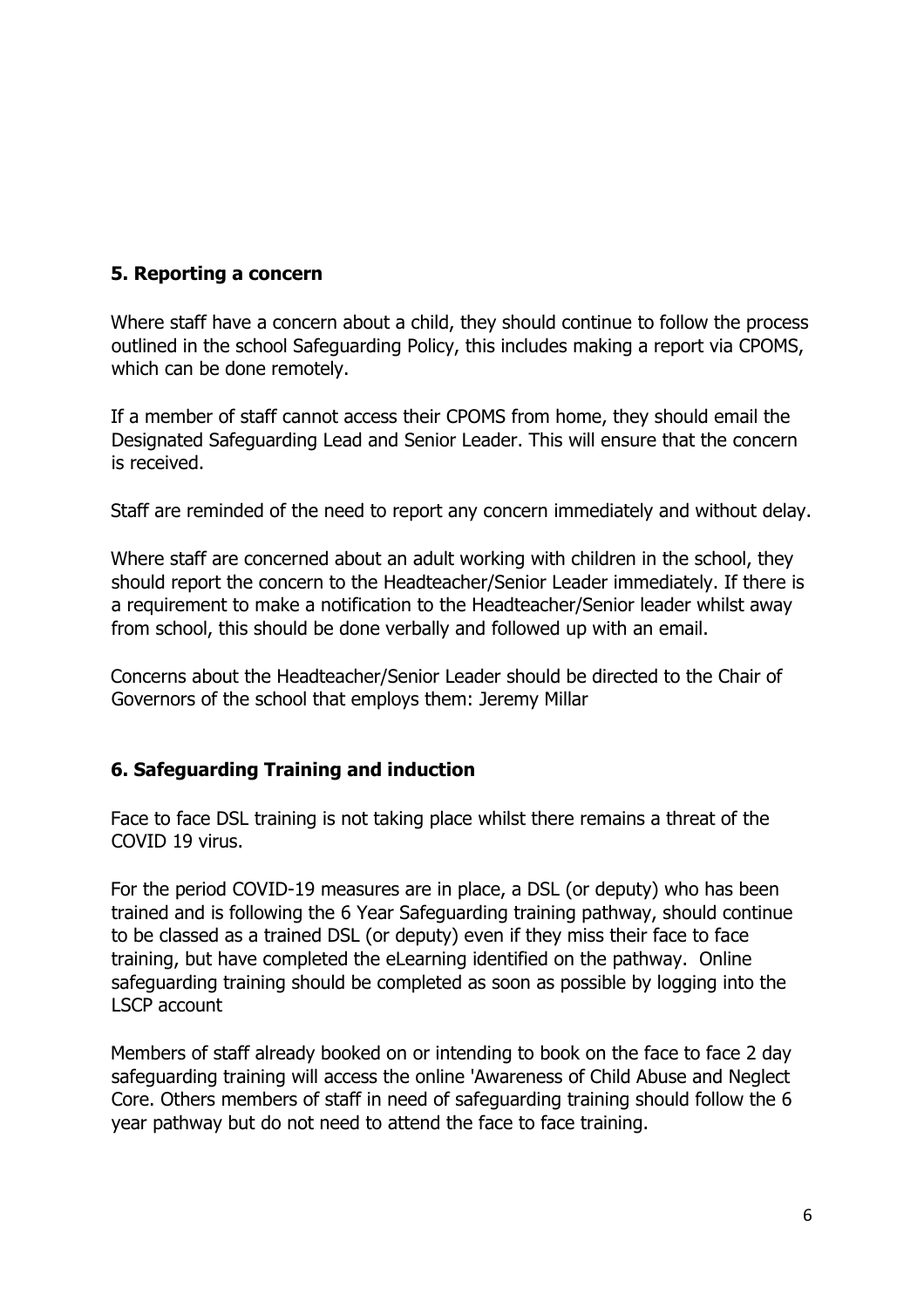All existing school staff have had safeguarding training and have read Keeping Children Safe in Education (2021). The DSL should communicate with staff any new local arrangements, so they know what to do if they are worried about a child. Where new staff are recruited, or new volunteers enter the school, they will continue to be provided with a safeguarding induction.

If staff are deployed from another education or children's workforce setting to our school, we will take into account the DfE supplementary guidance on safeguarding children during the COVID-19 pandemic and will accept portability as long as the current employer confirms in writing that:-

- the individual has been subject to an enhanced DBS and children's barred list check
- there are no known concerns about the individual's suitability to work with children
- there is no on-going disciplinary investigation relating to that individual

For movement within a Trust or between schools, the schools should seek assurance that the member of staff has received appropriate safeguarding training.

Upon arrival, they will be given a copy of the receiving setting's child protection policy, confirmation of local processes and confirmation of DSL arrangements.

## <span id="page-6-0"></span>**7. Safer recruitment/volunteers and movement of staff**

It remains essential that people who are unsuitable are not allowed to enter the children's workforce or gain access to children. When recruiting new staff, the school will continue to follow the relevant safer recruitment processes for their setting, including, as appropriate, relevant sections in part 3 of Keeping Children Safe in Education (2021) (KCSIE).

In response to COVID-19, the Disclosure and Barring Service (DBS) has made changes to its guidance on standard and enhanced DBS ID checking to minimise the need for face-to-face contact.

If staff are deployed from another education or children's workforce setting to our school, we will take into account the DfE supplementary guidance on safeguarding children during the COVID-19 pandemic and will accept portability as long as the current employer confirms in writing that:-

• the individual has been subject to an enhanced DBS and children's barred list check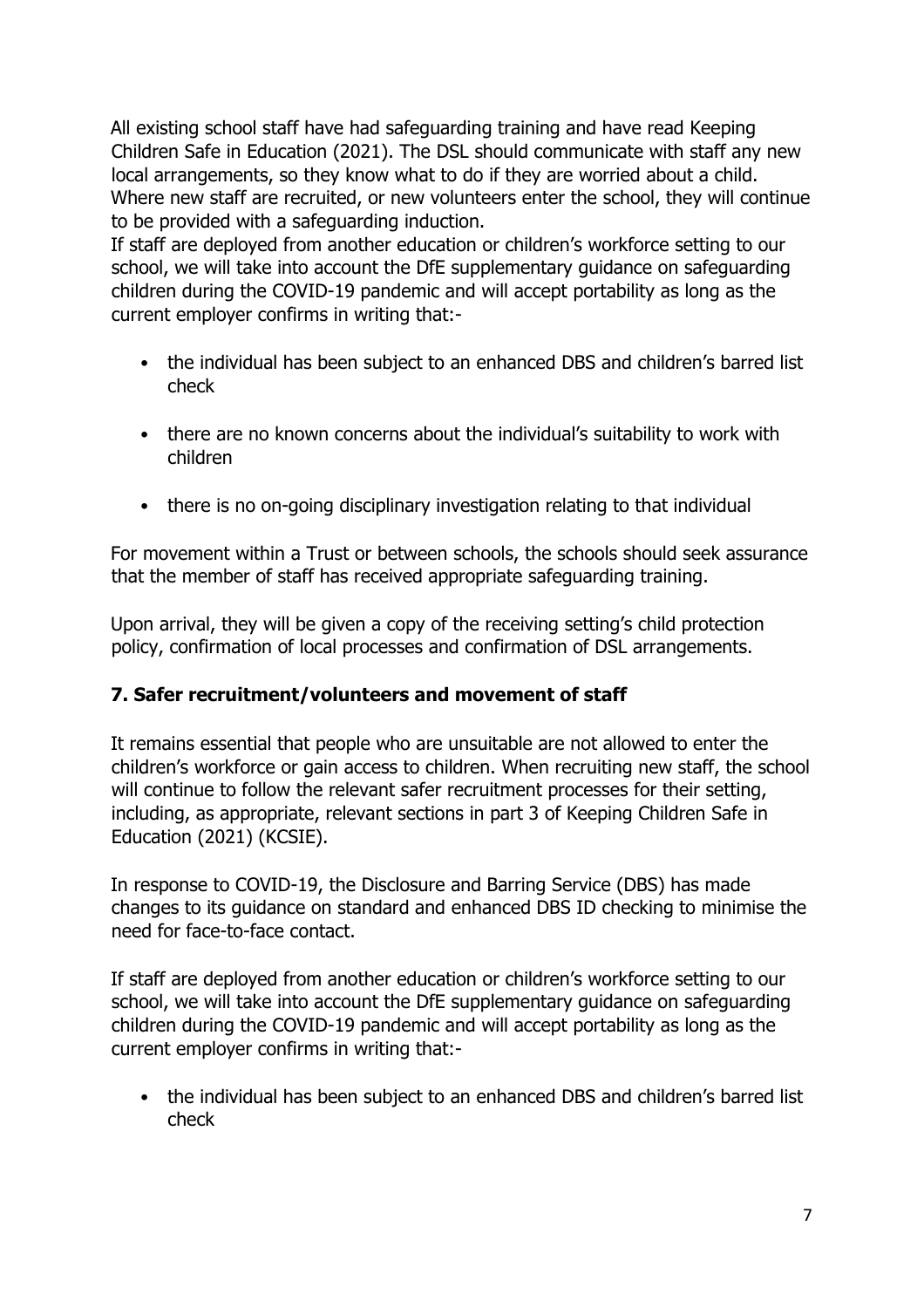- there are no known concerns about the individual's suitability to work with children
- there is no on-going disciplinary investigation relating to that individual

Where the school are utilising volunteers, we will continue to follow the checking and risk assessment process as set out in KCSIE. Under no circumstances will a volunteer who has not been checked be left unsupervised or allowed to work in regulated activity.

The school will continue to follow the legal duty to refer to the DBS anyone who has harmed or poses a risk of harm to a child or vulnerable adult. Full details can be found in KCSIE.

The school will continue to consider and make referrals to the Teaching Regulation Agency (TRA) as per KCSIE and the TRA's 'Teacher misconduct advice for making a referral.

During the COVID-19 period all referrals should be made by emailing Misconduct.Teacher@education.gov.uk after liaising with Lincolnshire LADO Tel: 01522 554674.

Whilst acknowledging the challenge of the current National emergency, it is essential from a safeguarding perspective that any school is aware, on any given day, which staff/volunteers will be in the school or college, and that appropriate checks have been carried out, especially for anyone engaging in regulated activity. As such, the school will continue to keep the single central record (SCR) up to date as outlined in in KCSIE considering proportionate and flexible approach to vetting checks i.e. portability of checks between schools and children's workforce.

#### <span id="page-7-0"></span>**8. Online safety in schools and colleges**

The school will continue to provide a safe environment, including online. This includes the use of an online filtering system.

Where students are using computers in school, appropriate supervision will be in place.

#### <span id="page-7-1"></span>**9. Children and online safety away from school and college**

It is important that all staff who interact with children, including online, continue to look out for signs a child may be at risk. Any such concerns should be dealt with as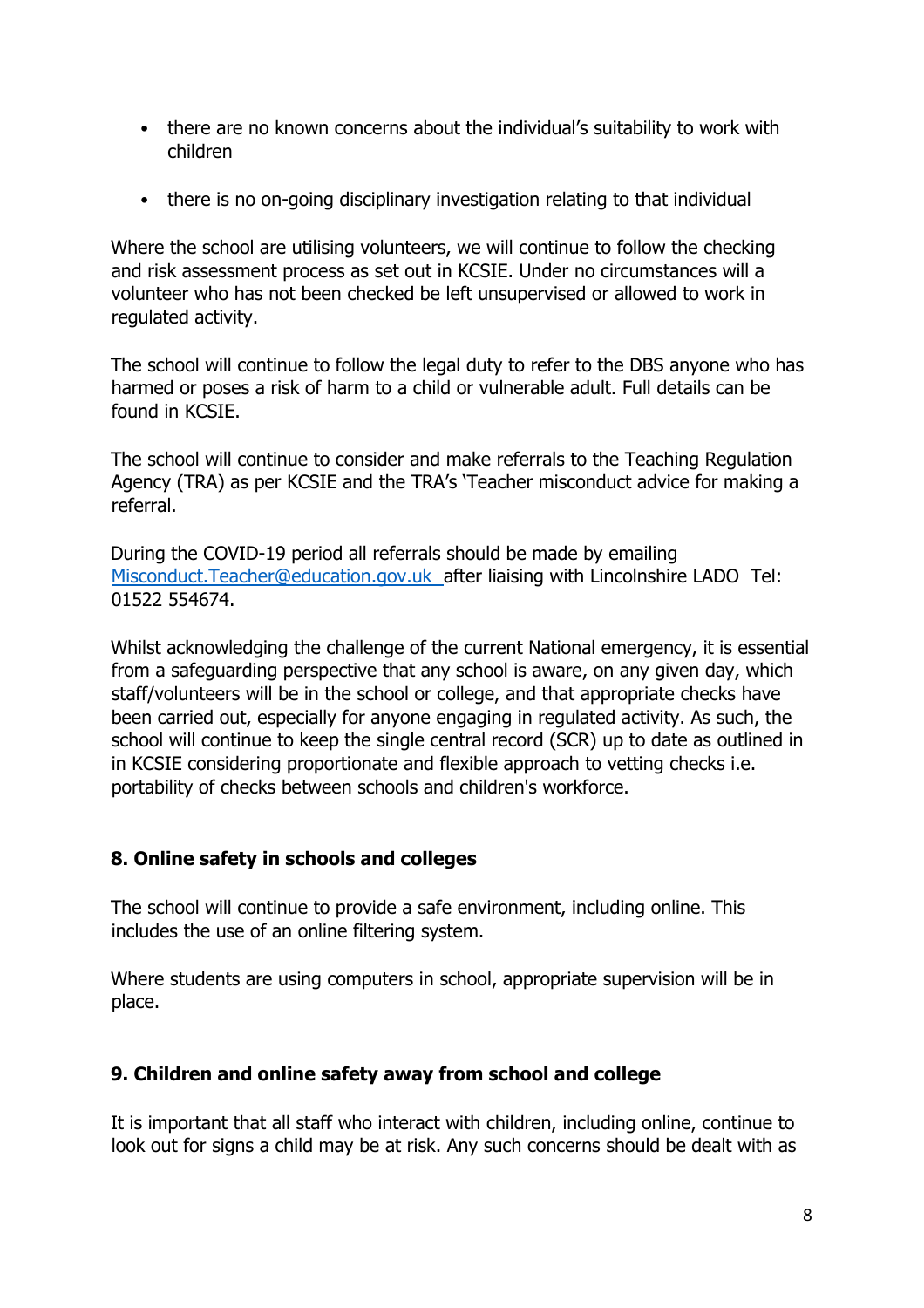per the Safeguarding and Child Protection Policy and where appropriate referrals should still be made to children's social care and as required, the police.

Online teaching should follow the same principles as set out in the school code of conduct.

The school will ensure any use of online learning tools and systems is in line with privacy and data protection/GDPR requirements.

Below are some things to consider when delivering virtual lessons, especially where webcams are involved:

- No 1:1s, groups only
- Staff and children must wear suitable clothing, as should anyone else in the household.
- Any computers used should be in appropriate areas, for example, not in bedrooms; and the background should be blurred.
- The live class should be recorded so that if any issues were to arise, the video can be reviewed.
- Live classes should be kept to a reasonable length of time, or the streaming may prevent the family 'getting on' with their day.
- Language must be professional and appropriate, including any family members in the background.
- Staff must only use platforms specified by senior managers and approved by our IT network manager / provider to communicate with pupils
- Staff should record, the length, time, date and attendance of any sessions held.

## <span id="page-8-0"></span>**10. Supporting children not in school**

The school is committed to ensuring the safety and wellbeing of all its Children and Young people.

Where the DSL has identified a child to be on the edge of social care support, or who would normally receive pastoral-type support in school, they should ensure that a robust communication plan is in place for that child or young person.

Details of this plan must be recorded on CPOMS, as should a record of contact made.

The communication plans can include; remote contact, phone contact, door-step visits. Other individualised contact methods should be considered and recorded.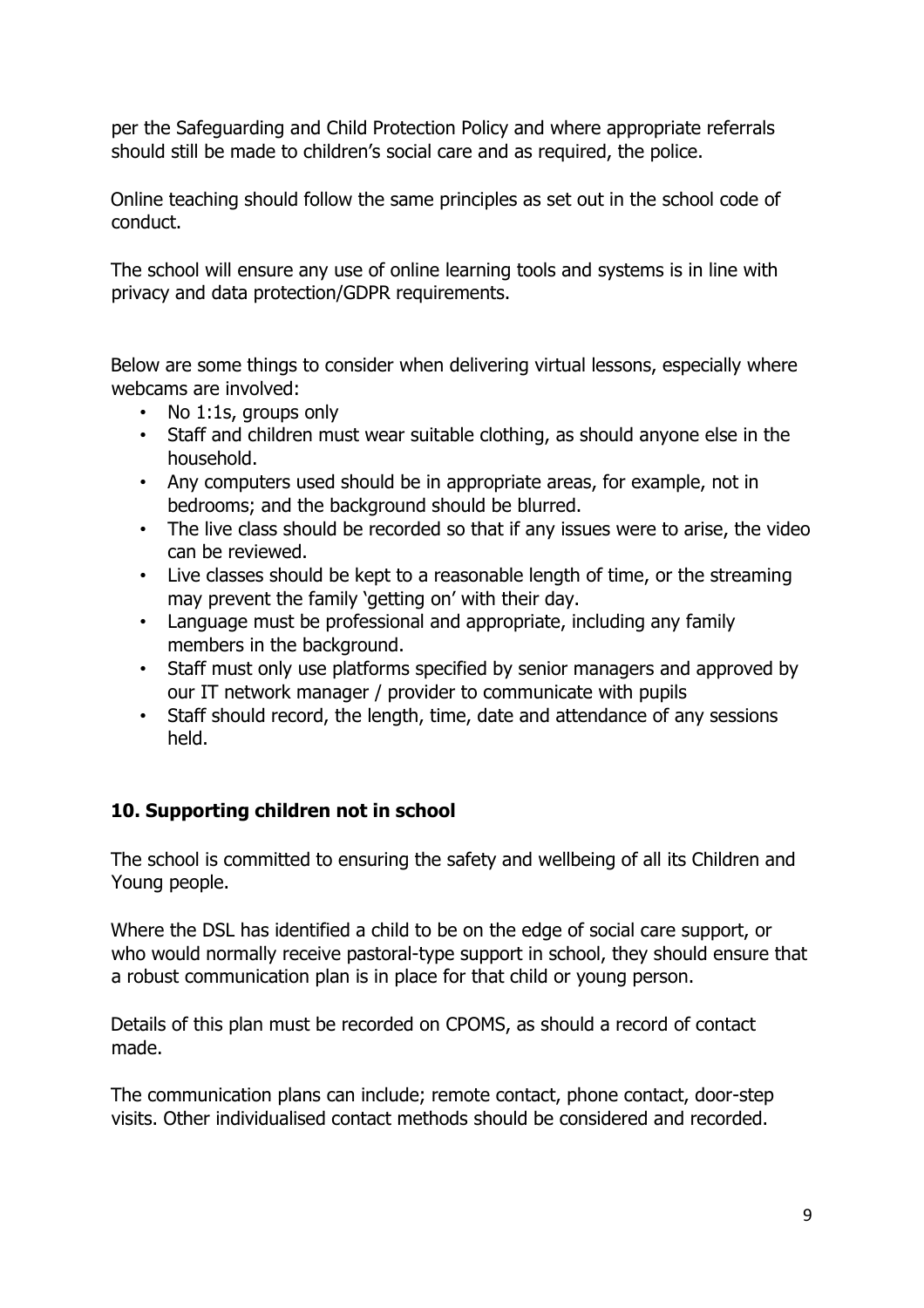The school and its DSL will work closely with all stakeholders to maximise the effectiveness of any communication plan.

This plan must be reviewed regularly (at least once a fortnight) and where concerns arise, the DSL will consider any referrals as appropriate.

The school will continue to share safeguarding messages on its website and social media pages.

The school recognises that school is a protective factor for children and young people, and the current circumstances, can affect the mental health of pupils and their parents/carers. Teachers at the school need to be aware of this in setting expectations of pupils' work where they are at home.

### <span id="page-9-0"></span>**11. Supporting children in school**

The school is committed to ensuring the safety and wellbeing of all its students. It will continue to be a safe space for all children to attend and flourish. The Senior Leader will ensure that appropriate staff are on site and staff to pupil ratio numbers are appropriate, to maximise safety.

The school will refer to the Government guidance for education and childcare settings on how to implement social distancing and continue to follow the advice from Public Health England on handwashing and other measures to limit the risk of spread of COVID19.

The school will ensure that where we care for children of critical workers and vulnerable children on site, we ensure appropriate support is in place for them. This will be bespoke to each child and recorded on CPOMS.

Where the school has concerns about the impact of staff absence – such as our Designated Safeguarding Lead or first aiders – we will discuss them immediately with the senior leader.

#### <span id="page-9-1"></span>**12. Peer on Peer Abuse**

The school recognises that during the closure a revised process may be required for managing any report of such abuse and supporting victims**.**